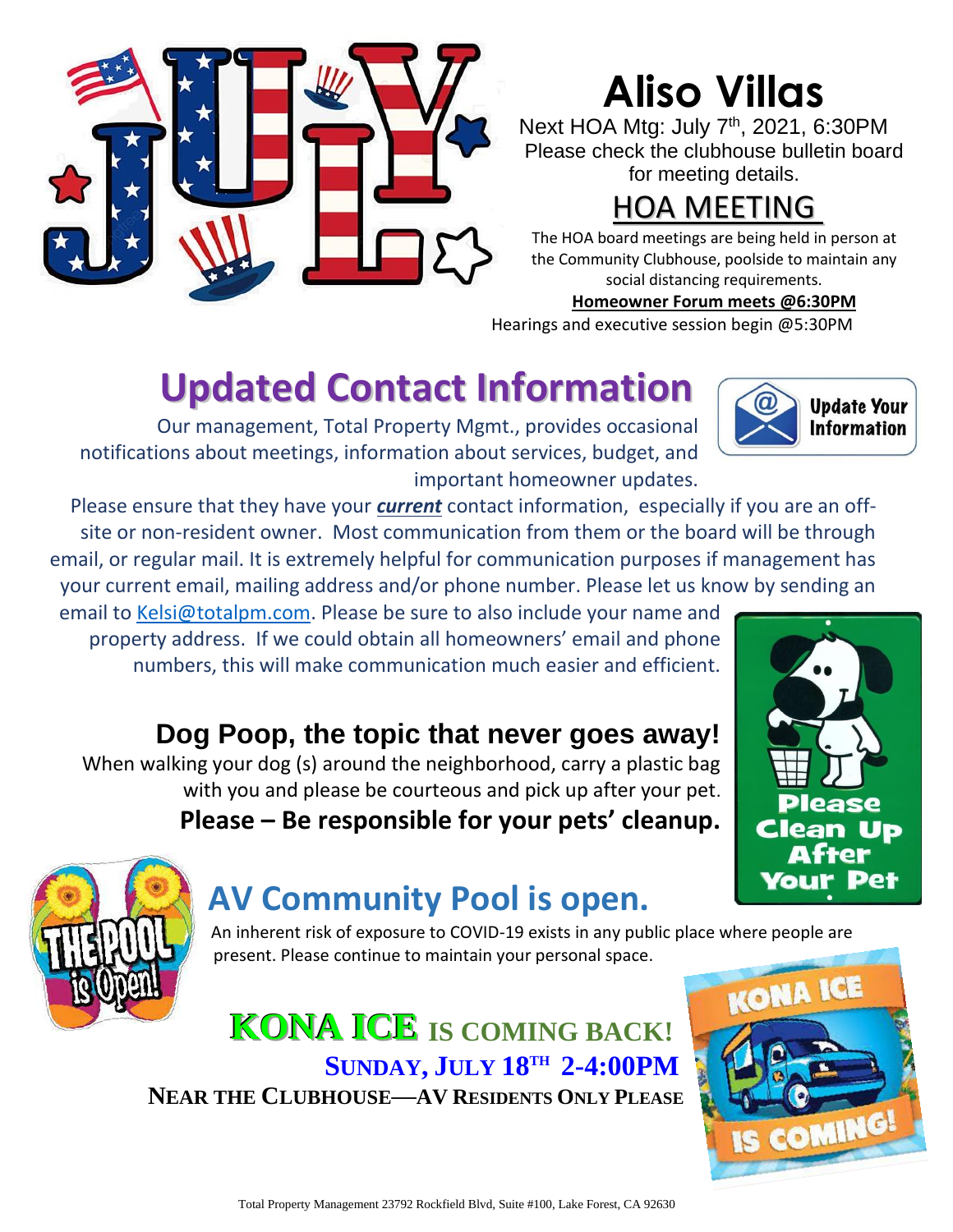

## Home Maintenance is Critical

Would you rather repair a small crack, or rebuild an entire wall? How about cleaning a filter versus replacing your entire air conditioning unit? Both examples illustrate the importance of home maintenance: regularly completing small tasks can help protect big parts of your home.

Maintaining your home requires on-going resources, whether it's time, energy, or money. We encourage you to set up an annual maintenance schedule. Items like

a fence or patio cover cleaning and repair, screen replacement or repair, AC maintenance or window inspections, etc. All homeowners receive important HOA documents upon close of escrow. Included in those documents is the *Homeowner Responsibility Matrix*, it identifies what the homeowner is responsible for and what the HOA must maintain. If it's not clear or you have questions, we encourage you to contact **Total Property Management** or attend the monthly owners board meeting.

Avoid any repair chargebacks; an owner will be billed for repairs the HOA had to make to a building when the underlying cause was something an owner is responsible for. Be proactive and examine your home inside and out.

#### **Issues you could identify may include:**

- Post anchors or footings on patio covers installed on decks not properly sealed.
- AC Systems entry point into buildings or decks not properly sealed.
- Satellite dish or cable service lines point of entry into the unit not properly sealed.
- Retrofit window replacements not properly sealed.

Don't rely on being alerted to any lingering issues from the previous owner. This includes any upgrades made, as the current owner you will be held liable for any damages to the structure if the source of damage can be traced back to any past or recent upgrades.

Be careful what you put down the drains or flush. The drainage system is very old and while the water service lines have been recently replaced, no work is being done on the drains. If a drain becomes clogged by years of food debris or other matter, the owner is responsible for clearing the drain. Some drains can become so impacted they cannot be cleared and must be replaced. While the drain lines themselves are the HOA responsibility, because the drain didn't fail, but instead was impacted by residents, it's the owner who would be financially responsible for the new drain.

Talk to your neighbors, read the monthly HOA newsletter, and become self-educated on how to maintain your home and avoid costly repairs.

\_\_\_\_\_\_\_\_\_\_\_\_\_\_\_\_\_\_\_\_\_\_\_\_\_\_\_\_\_\_\_\_\_\_\_\_\_\_\_\_\_\_\_\_\_\_\_\_\_\_\_\_\_\_\_\_\_\_\_\_\_\_\_\_\_\_\_\_\_\_\_\_\_\_\_\_\_\_\_\_\_\_\_\_\_\_\_\_\_

### ADD SOME **YOGA** TO YOUR SELF-CARE ROUTINE

Nearby in our neighboring community park, (**Darrin Park 22461, Cherry Ave**) **Sue Sellers,** RYT 200, is happy to guide you through any reservations you may have. A long-time yogi with many years of experience. Sue makes yoga fun, relatable and leaving you feeling OMazaing. *Try for yourself!*

Every **SUNDAY**, 4PM, **MONDAY-THURSDAY** 6:30PM and **FRIDAYS** 9AM. Sue can be reached *@909.247-4494* if you have questions.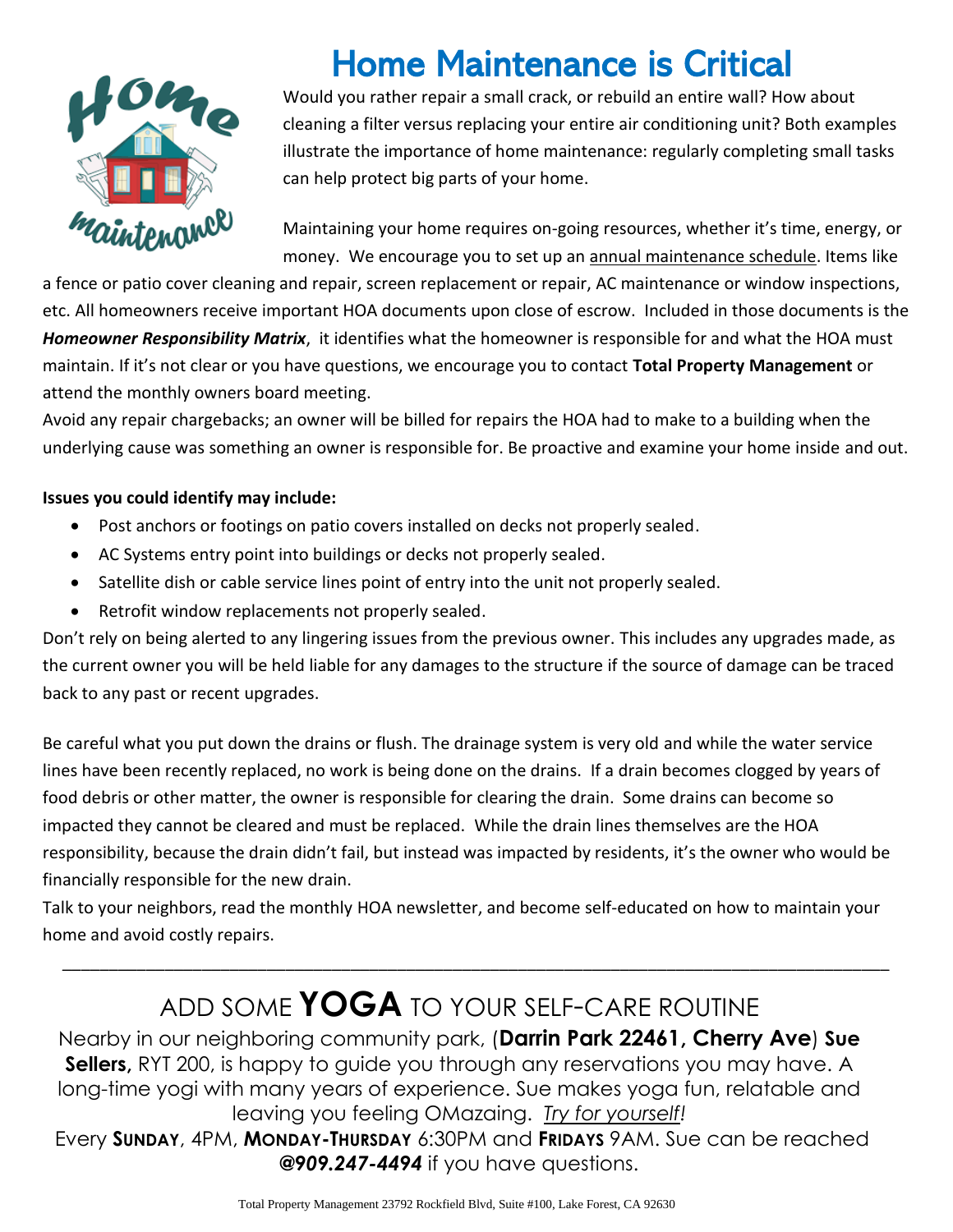

## COMMUNITY REPAIRS & RENOVATIONS— PLUMBING, THAT'S A WRAP!

Upon receiving this newsletter our partner, AMA Repiping, Inc. is on the tail end of the project's completion. While there may still be a few homes that need attention, overall, we are just about done!

We are appreciative to all of you who were patient and understanding while the workers came in/out of your home. This has been one heck of a project, adding to an already disruptive year.

**Reminder**: The Project Manager for AMA Repiping, LLC is Colin Sells (you may still work with Joe Verbiesen at times). Any updates or changes will be shared accordingly. All the previous guidelines and rules must still be followed until they officially are completed with the project.

Re-piping is not able to be postponed. The schedule remains firm, *set by the city of Mission Viejo for certification purposes*. If at some point AMA had to circle back to your unit, please note this work needs to be completed asap.



#### **PAINTING AND WOOD REPAIRS OCCUR IN PHASES**



THIS PROJECT IS REACHING ITS FINAL STAGES TOO! NO HOMES WERE BYPASSED HOWEVER THERE ARE AREAS WHERE TOUCH UPS ARE NEEDING TO BE ADDRESSED. PLEASE BE PATIENT, WE HAVE AN AMAZING TEAMS WORKING ON THESE PROJECTS.

EACH AREA IS REVIEWED BEFORE IT IS 'SIGNED OFF' AS COMPLETE. **\_\_\_\_\_\_\_\_\_\_\_\_\_\_\_\_\_\_\_\_\_\_\_\_\_\_\_\_\_\_\_\_\_\_\_\_\_\_\_\_\_\_\_\_\_\_\_\_\_\_\_\_\_\_\_\_\_\_\_\_\_\_\_\_\_\_\_\_\_\_\_\_\_\_\_\_\_\_\_\_\_\_\_\_\_\_\_\_\_**

### **CONCRETE REPAIR AND REPLACEMENT & ROOF MAINTENANCE**

The concrete in our community is getting older and needs attention. In August we plan to begin repairing and/or replacing some of the concrete sidewalks and any loose concrete throughout our community. With the rest of the property looking amazing, these important and timely maintenance items seem to flow right in line.

We ask that residents be cautious in work areas and please do not alter the wet concrete in any way with writings or handprints. Also, please do not interfere with the workers tasks. If jack hammering is required, there will be associated noise which cannot be avoided. We will also have a dumpster on the property for the concrete that needs to be removed.

**Cliff Brown Roofing** will be completing vinyl roof repairs over the summer so residents should not be alarmed to see workers on their roofs.

As more specific details are available regarding concrete, such as time, dates, and locations we will be sharing that info with the community. Thank you for your cooperation, as we all benefit when our community is in good shape!

# WASTE MANAGEMENT Bulk Trash Pick-Up

BULK ITEMS OR NEW TRASHCAN? BULKY ITEMS INCLUDING (REFRIGERATORS, RANGES, WATER HEATERS, FREEZERS, WASHING MACHINES, DRYERS AND OTHER SIMILAR LARGE APPLIANCES) AT NO CHARGE



(**3**) TIMES A YEAR.

**<https://www.wm.com/us/en/support/request-bulkpickup/request-a-bulk-pickup-form> (949) 642-1191**

PLEASE DO NOT LEAVE BULK ITEMS OUT **UNLESS** YOU HAVE ARRANGED A PICKUP.